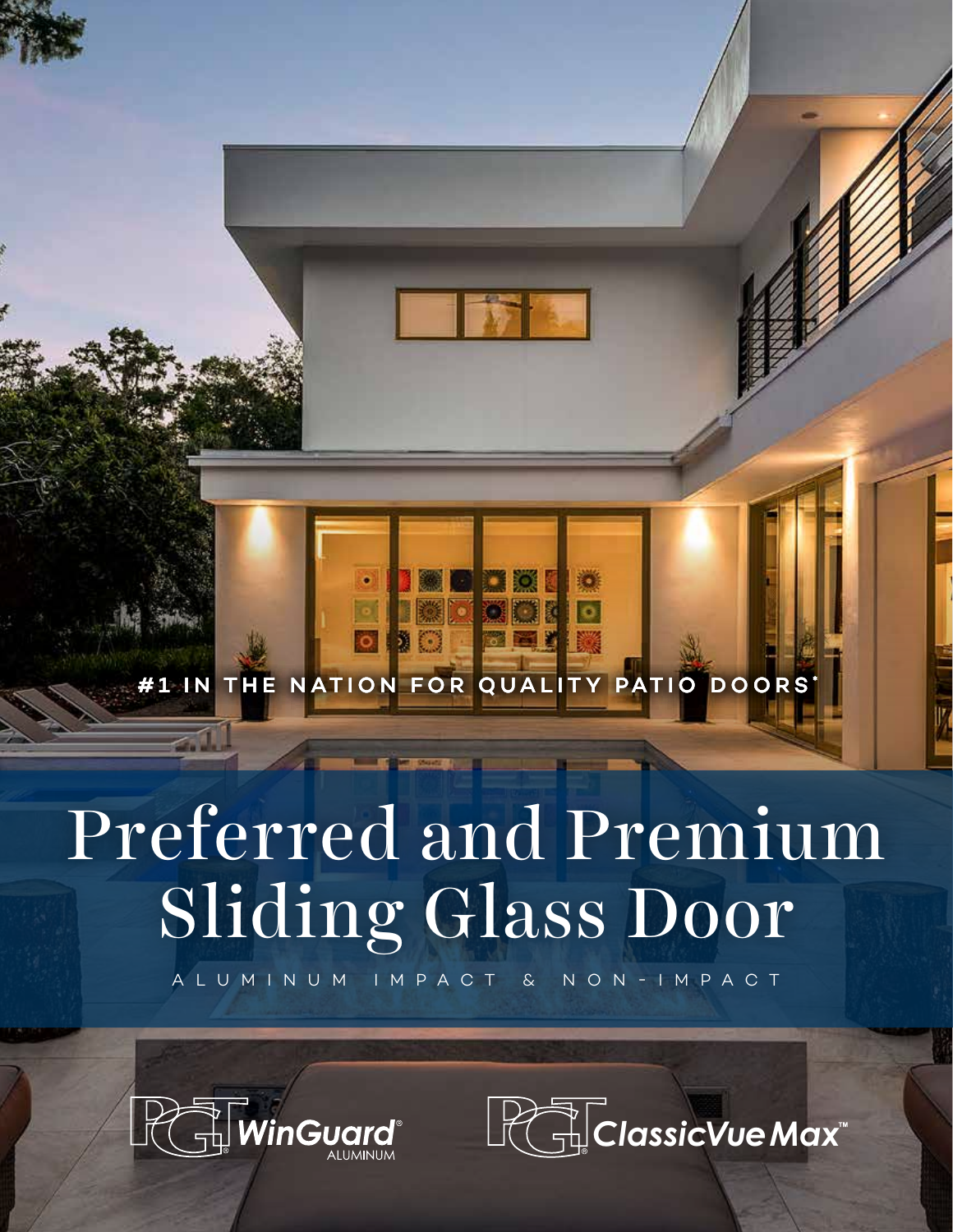# Built to maximize your view.

INTRODUCING PGT® ALUMINUM SLIDING GLASS DOORS.

### OUR DOORS AT-A-GLANCE



### PREFERRED SLIDING GLASS DOOR

Homeowners turn to this door for its exceptional strength, safety, and beauty.

ClassicVue Max™ SGD670 (Non-Impact) WinGuard® Aluminum SGD770 (Impact-Resistant)



### PREMIUM SLIDING GLASS DOOR

This next level design incorporates the functionality of the Preferred Sliding Glass Door and delivers an elegant, architectural style that is reminiscent of a French Door.

ClassicVue Max™ SGD680 (Non-Impact) WinGuard® Aluminum SGD780 (Impact-Resistant)

Both doors are available with either non-impact or impact-resistant glass. The non-impact version, better known as ClassicVue Max™, is engineered to last. WinGuard® Aluminum, our impact-resistant line, enhances peace-of-mind. It helps protect your loved ones from severe weather, would-be intruders, and noise pollution. Plus, impact-resistant products can help lower your insurance premium while the overall value of your home increases.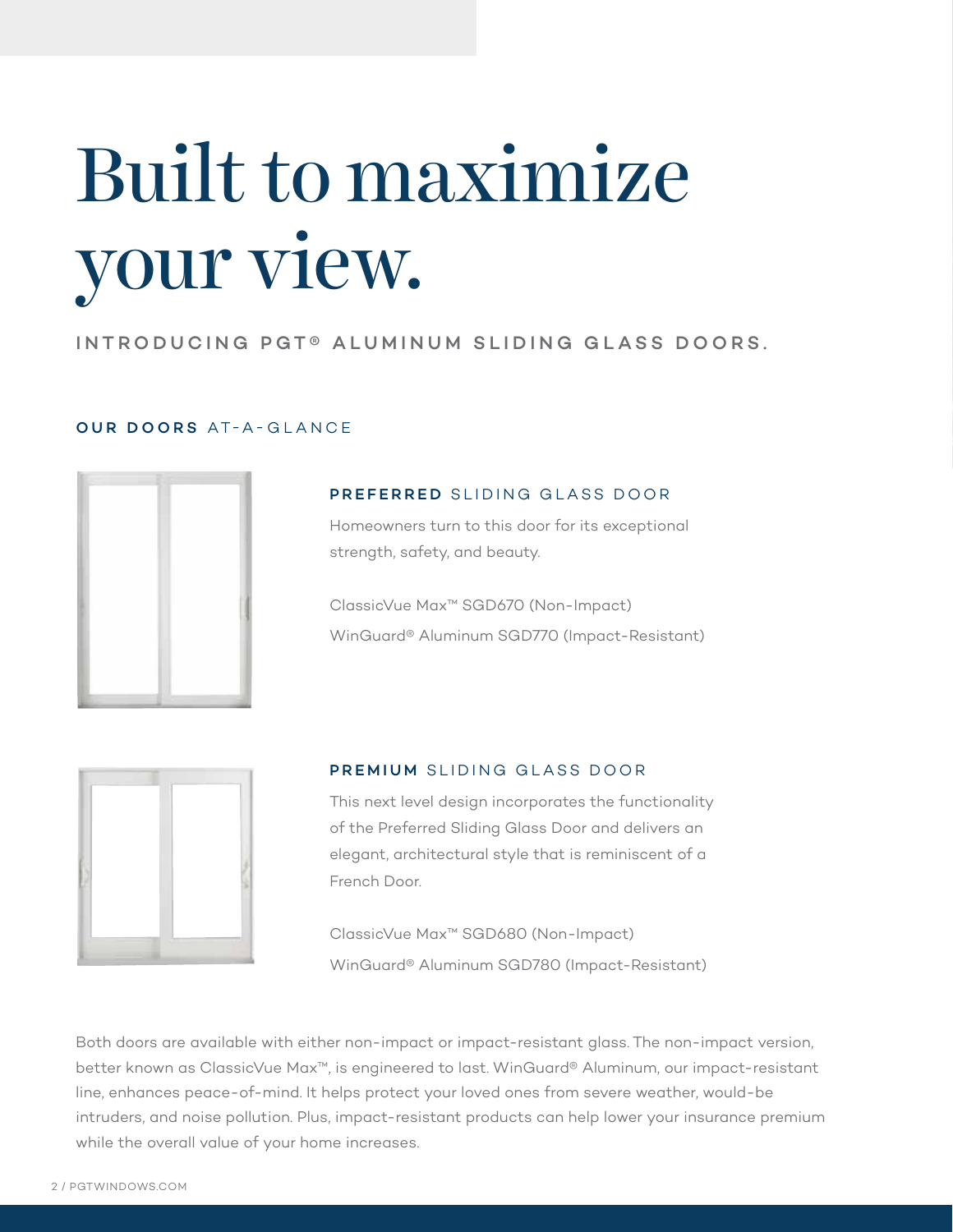

### DOORS PUT TO THE TEST

All PGT® products are continuously tested, certified, approved, and rated by the industry's most respected, accredited organizations including Miami-Dade Notice of Acceptance, AAMA Tested/Keystone Certified, Florida Product Approval, National Fenestration Rating Council (NFRC), and Sound Transmission Class (STC).

### STANDARD FEATURES

Both lines come standard with a white frame, ideal for new construction and remodeling projects. In terms of glass, ClassicVue Max™ is equipped with tempered glass while WinGuard® Aluminum comes standard with laminated glass.

- Matches your home's style with multipanel, by-pass, or pocket configurations
- Dual-point locking system provides added strength and security
- Heavy-duty tandem rollers offer smooth fingertip operation
- Hidden installation/assembly screws provide a sleek, clean appearance

#### FRAME COLOR



### PREMIUM OPTIONS

- 90° or 135° corner meet configurations
- High-performance Low-E glass
- Laminated insulating glass (WinGuard® only)
- Insulating glass (ClassicVue Max™ only)
- Various hardware colors/handles
- Privacy glass
- Popular glass tints
- Grid styles and patterns
- Energy-efficient options like argon gas

#### FRAME COLORS



Black (Only Available on SGD670/770)

Clear Andodize

*Custom frame colors are also available.*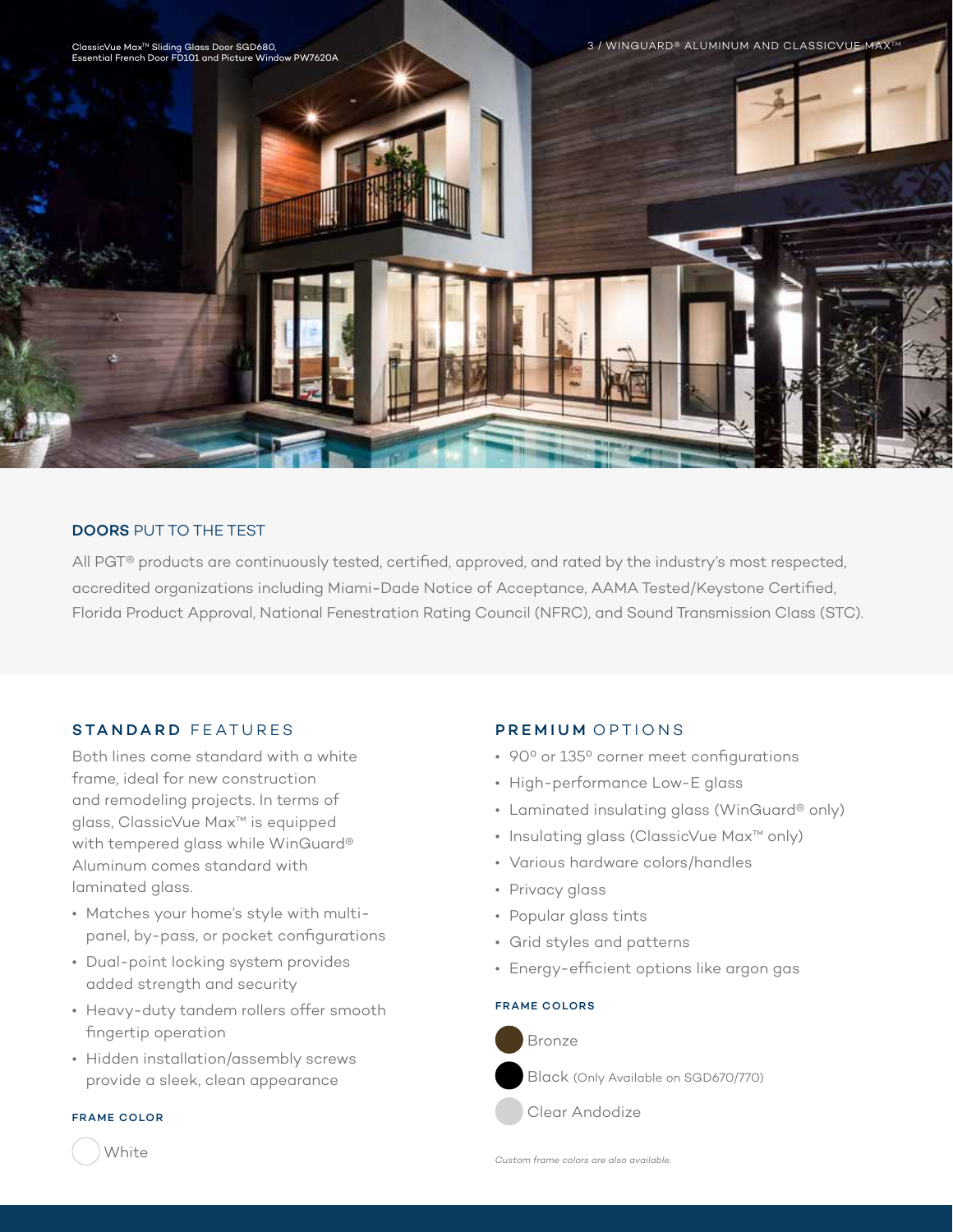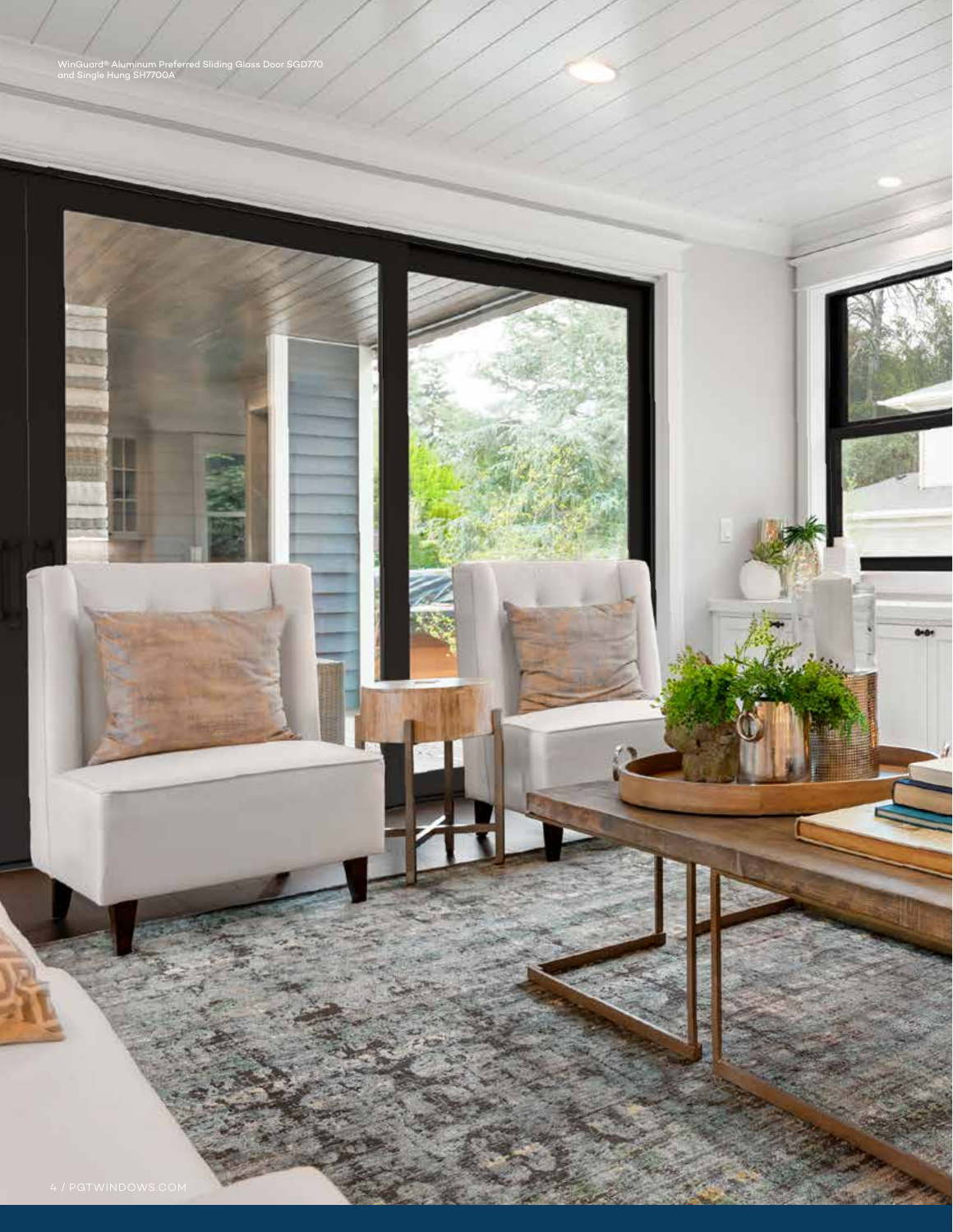# Preferred Sliding Glass Door.

### PGT® CLASSICVUE MAX™ SGD670 | WINGUARD® ALUMINUM SGD770

- #1 in the Nation for Quality Patio Doors\*
- Features added security by restricting panels from being lifted off the tracks
- Smooth fingertip operation and whisper quiet
- Provides a great source of natural light

### ENGINEERED FOR EXCELLENCE



1. BEVELED GLASS BEAD Creates a modern look that complements any style



2. CONCEALED WEATHERSTRIP ON PANELS Hidden to deliver a beautiful appearance



3. OPTIONAL LOCKING RECESSED PULL Allows for a sleeker aesthetic



### 5. CONCEALED ANCHOR LOCATIONS

4. STURDY POWDER-COATED RAISED HANDLE

Allows for easy opening

and closing



Narrow or box sill risers



 $\overline{\mathbf{5}}$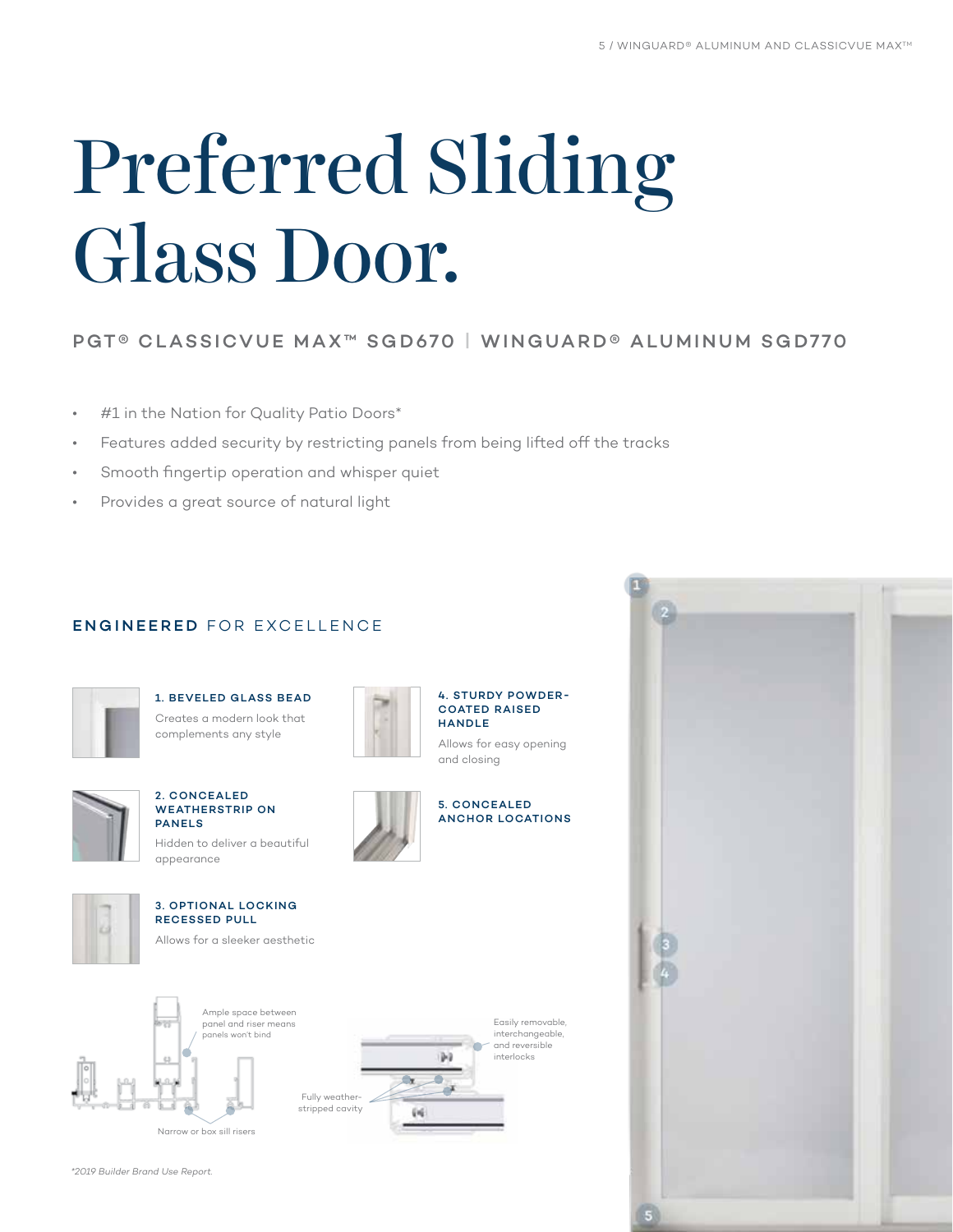### Premium Sliding Glass Door.

### PGT® CLASSICVUE MAX™ SGD680 | WINGUARD® ALUMINUM SGD780

- #1 in the Nation for Quality Patio Doors\*
- Smooth fingertip operation and whisper quiet
- Provides a great source of natural light
- Features added security by restricting panels from being lifted off the tracks
- Bottom rail delivers the look of a French Door

### ENGINEERED FOR EXCELLENCE



1. BEVELED GLASS BEAD Creates a modern look that complements any style



#### 4. FRENCH-DOOR STYLE Standard 4" bottom rail or an

optional 9" bottom rail

5. HEAVY-DUTY TANDEM

Provides effortless operation

ROLLERS





3. STYLISH RAISED HANDLES Optional styles for a classic look





Ample space between panel and riser means .<br>panels won't bind

*\*2019 Builder Brand Use Report.*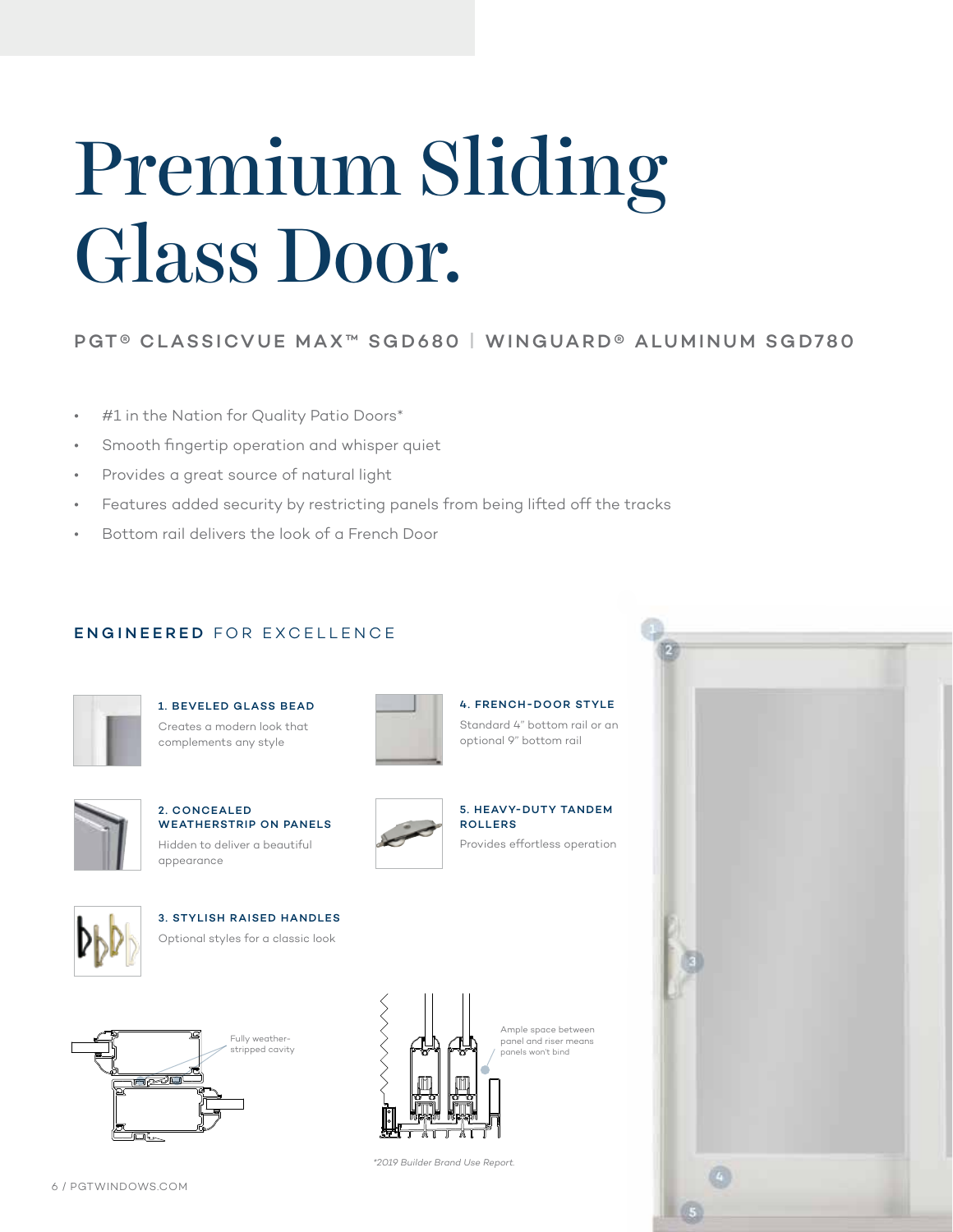